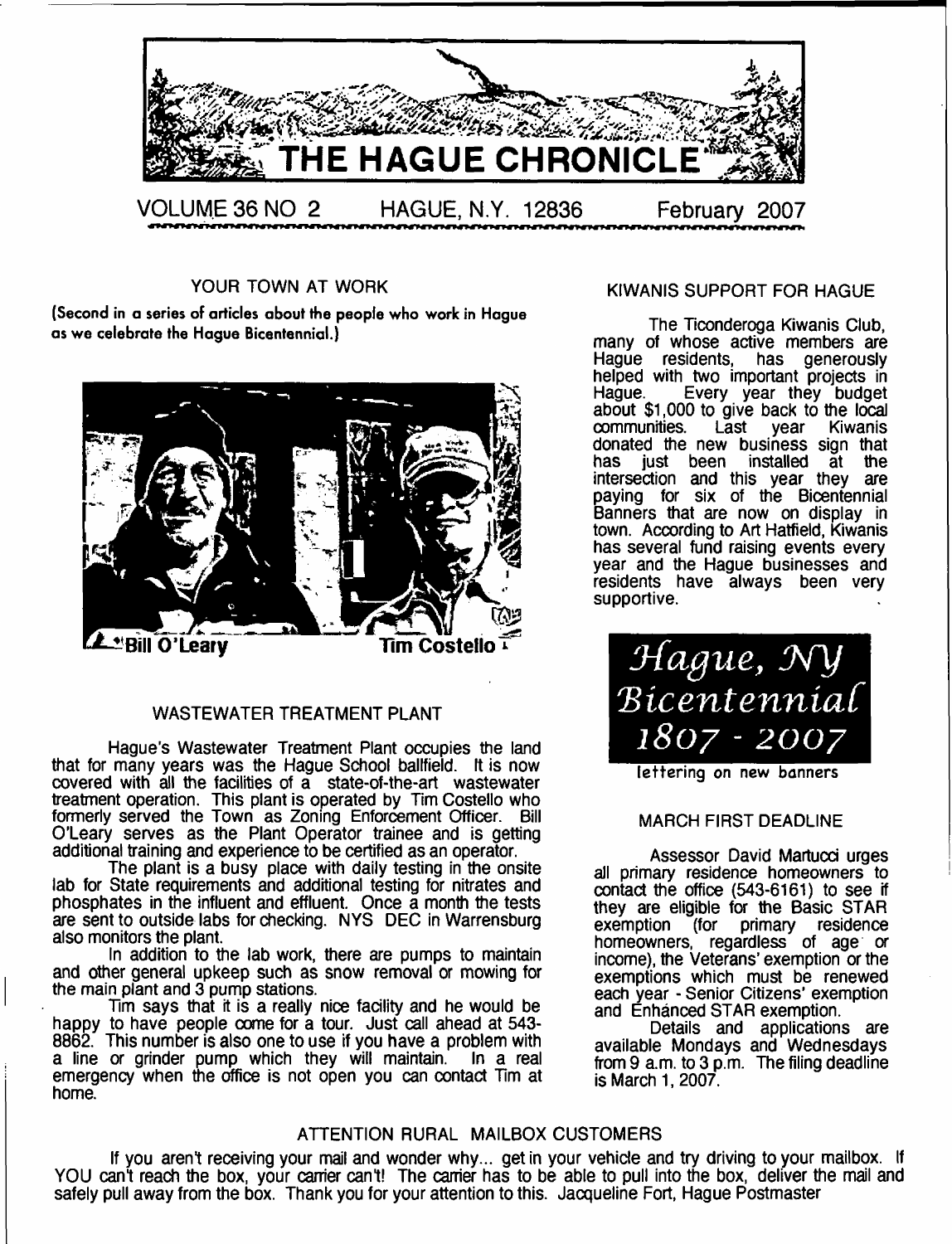#### SENIOR NEWS

The Senior Club's January Meeting proved to be a good 'kick off' to the New Year. Karen Laundree of the Chamber of Commerce joined us with the latest info regarding the AARP Tax Preparation Program. It is just wonderful that here in our own Town, this Income Tax Service is available. Many of our Seniors have taken advantage of this and been very pleased with the outcome.

Also with us that day was Elizabeth Shriner of the Glens Falls Association for the Blind, who performed several 'Eye Health Exams' prior to our meeting. As Guest Speaker, she explained to the Club about all the various services that the Association for the Blind provides for people of all ages. They even do 'Outreach & Home Visits' for those who have visual difficulties, providing them with the tools to make every day living easier. 'Liz' brought some of these items with her to show and I must say the TALKING BATHROOM SCALE<br>provided a bit of humor with the crowd. They provided a bit of humor with the crowd. even have a large catalog of many products available to assist with independent living. If you or anyone you know is having 'sight problems' please give Elizabeth a call at 792-3421. The office is located at 144 Ridge Street, Glens Falls, NY. open Monday through Friday 8:30 am to 4:30 pm. They are there to help you.

The monthly February Meeting will be on Tuesday, Feb. 27th at the Community Center STARTING AT NOON! (Note the time) It will be our Annual Covered Dish Luncheon when all the members bring one of their tried and true' recipes to share. For all of you readers out there who have been considering joining our Club, this would be a good time to check us out. Just bring one of your favorite dishes with you and I guarantee, you won't be disappointed. We are a great group of people  $\dots$  just ask us  $\mathsf{!}$ ! See you there.  $\check{\phantom{a}}$ ... mp



**Uptown Store Ice Sculpture**

**...before the**  $$ 

**...and after** *i*

#### MEMORIAL DAY 2007

Hague's Celebration will be on SATURDAY, MAY 26th, which will mark the fifth year that the Senior Citizens Club has sponsored this event, plus this is Hague's Bicentennial Year! Needless to say, the Parade Committee is already in full swing with the planning process. Everyone - MARK YOUR planning process. Everyone - MARK YOUR<br>CALENDARS & START PLANNING NOW. Let's make this our best Memorial Day ever!!!

For the FUNFEST AT THE BEACH we will need Crafters, Food Concessions, Demonstrations of<br>Interest, etc. For the PARADE we hope to have For the PARADE we hope to have everyone in Hague represented - Chamber Members, Family Groups, Clubs, Single Individuals, Youth Groups, etc.

Prizes will be awarded in these categories: MOST PATRIOTIC PRESENTATION BEST HISTORICAL HAGUE PRESENTATION BEST YOUTH PRESENTATION OVERALL BEST IN PARADE HONORABLE MENTION/YOUTH HONORABLE MENTION/ADULT

For further information contact Emily Cobb at 543-6325 or Madeline Pelkey at 543-6130.

#### CHURCH WOMEN UNITED

The World Day of Prayer will be held at 10 am on Friday, March 2, 2007 at the Cornerstone Alliance Church, 178 Montcalm Street, Ticonderoga. Women and men in more than 170 countries and regions will celebrate World Day of Prayer with "United under God's Tent" as the theme suggested by the women of Paraguay.

Joyce Barry, a weaver of Ticonderoga, will present a program "Fabrics of the Bible" while weaving on a loom. She will discuss in particular Joseph's coat of many colors. Joyce's skill in weaving<br>is known throughout the community by her known throughout the community by her demonstrations at the Heritage Apple Fest and the Penfield Museum in Ironville.

Invite your friends, family, and communities of faith to join with the women of Paraguay in prayer and song to support women's ecumenical ministries toward justice, peace, healing, and wholeness. The annual offering will support the work of World Day of Prayer and help meet the needs of families in regions of turmoil worldwide.

For further information about this World Day of Prayer phone Cathie (585-7015) or Grace (585-7928).



*THE HAGUE CHRONICLE* is mailed out by volunteers on the Thursday after the third Tuesday of each month. The news deadline is six days earlier. Please send news or questions to [<HagueChronicle@nycap.rr.com](mailto:HagueChronicle@nycap.rr.com)> or to the address below.

The Hague Chronicle is supported by its readers and you may send your yearly tax deductible contribution to: THE HAGUE CHRONICLE

PO Box 748

Hague, New York 12836-0748

Editor: Dorothy Henry entitled the state of the Publisher: Judith Stock (518-543-6517)

**2/07**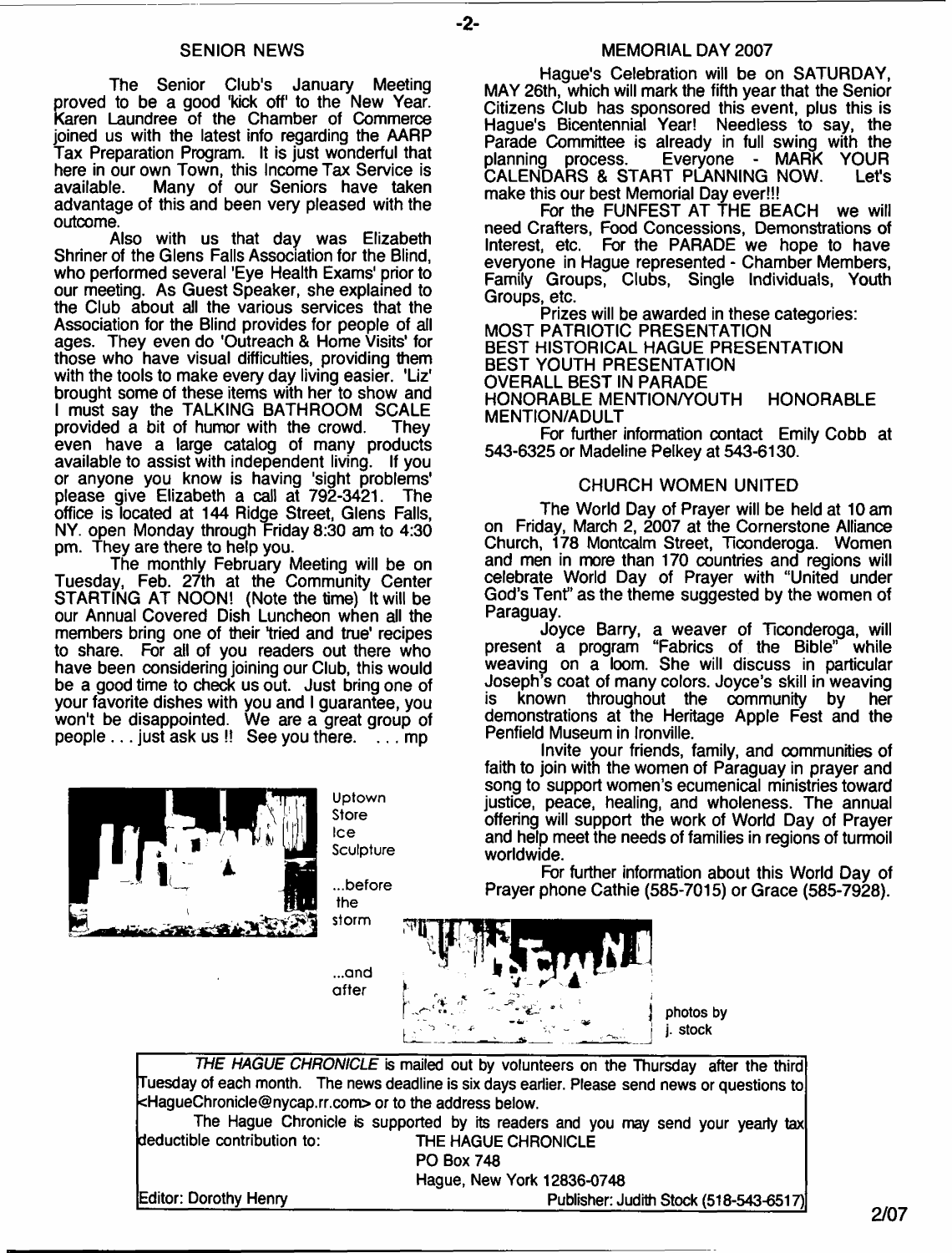Those who missed the recent Open House of the Silver Bay YMCA of the Adirondacks are encouraged to pick up a free three-day pass at the front desk of the Inn. After using the free passes, a Silver Bay YMCA membership is required for continued use of these programs. Affordable membership dues are made possible through OPEN PATHWAYS, which is based on family income and number of dependents and made possible through the generous contributions of YMCA members and supporters in the Annual Giving Campaign.

The Silver Bay YMCA Fitness Center will be open from 9:00 am to 11:00 am Mondays and Wednesdays, and from 5:00 pm to 8:00 pm Tuesdays and Thursdays through the winter and spring. The indoor climbing wall will be open Tuesdays at 6:30 pm and Thursdays at 7:30 pm. Climbing passes are \$20 for 10 visits in the Winter/Spring community program. A Core

Conditioning fitness class will meet on Tuesdays from 5:00pm to 6:00 pm and will run through the spring. The focus of the exercises is to strengthen abdominal, back, and gluteus muscles. No prior fitness class experience is required - all levels welcome. For questions or to set up an appointment with the trainer contact Doug Sham at 543-8833 ext. 249 or e-mail <[DSham@silverbay.org>](mailto:DSham@silverbay.org).

Silver Bay is also hosting the First Community Cook-off - a Homemade Soup and Bread Cook-off - on Saturday, February 24 at 6:00 pm in The Store. Admission is free, but each family is asked to bring one homemade soup and/or homemade bread to share.

#### HVFD IN REVIEW

We are thankful that there were no catastrophic events in Hague during 2006. There were a total of 37 fire calls using 301,5 man hours and 68 ambulance calls using 539 man hours this past year.

At a recent meeting Imogene Frasier presented the Ambulance Squad with a check for \$451, the total proceeds from the annual Memory Tree collection. The Memory Tree Fund was established by Imogene in 1988 as a memorial to her late son Dale, with proceeds directed to the Hague Ambulance Squad annually. We are most grateful for this effort in our behalf.<br>Our annual Beste So

**Scholarship** Breakfast on February 17th was a success helped by the presence of the entire Silver Bay Association Board of Directors, who were meeting over the weekend. We appreciate such interest and support.

While most of Lake George is now ice covered, much of it in the north basin is new and thin, so due caution is advised. ...jm

#### Did you know?

*Horse racing on the ice was a huge event in Hague in the winters of yesteryear.*

PROOFREADING TEXT FOR MUSEUM EXHIBITS



**Kathi Ramant, Judy Stock, Ethel Andrus, Gale Halm, Pam Peterson. Not shown: Pat McDonough, Chris lanson, Dorothy Brauner**

#### HISTORICAL SOCIETY EVENTS

Chris lanson

The Hague Historical Society has several events planned for this Bicentennial Year. The geographic boundaries of Hague were created by an act which was passed by the New York State Senate on February 28, 1807. Now 200 years later, the Society is planning a "field trip" to Ticonderoga on that date to attend the program "Good Old Days in Graphite" presented by Craig Lonergan at 7 pm at the Hancock House. Anyone interested in joining us for a carpool can meet in the community center parking lot at 6:30 pm or call Judy Stock at 543-6517 to arrange a ride.

The Exhibit Committee of the Historical Society has a special interest in this topic since it is the focus of one of the exhibits to highlight the reopening of the Clifton West Room of the Hague Historical Museum. Together with professional consultant Virginia Westbrook, members of the Historical Society have researched and collected material for the exhibits as part of our Bicentennial Celebration. A gala opening in the Community Center is planned for May.

#### FREE TAX HELP

Free tax preparation services are available again this year in Hague, Ticonderoga, Port Henry, and Elizabethtown. The AARP Foundation Tax-Aide program provides free tax returns and free e-filing for low and middle-income taxpayers. Taxpayers who are over 60 years of age or eligible for the Earned Income Tax Credit are encouraged to participate.

The program utilizes the services of volunteers, trained and certified through the cooperation of the IRS, to prepare basic tax returns. Taxpayers with complex tax returns, including rental incomes, partnerships, farming, or many stock-and-bond transactions, are advised to seek professional paid assistance. AARP site based in Hague is sponsored by the Hague Chamber of Commerce.

Both federal and state returns are completed together and e-filed, for accurate and fastest processing of refunds and are "by appointment only". For more details and scheduling an appointment with AARP's Hague site or in Ticonderoga, contact the Hague<br>Community Center at 543-6161. Community Center at 543-6161.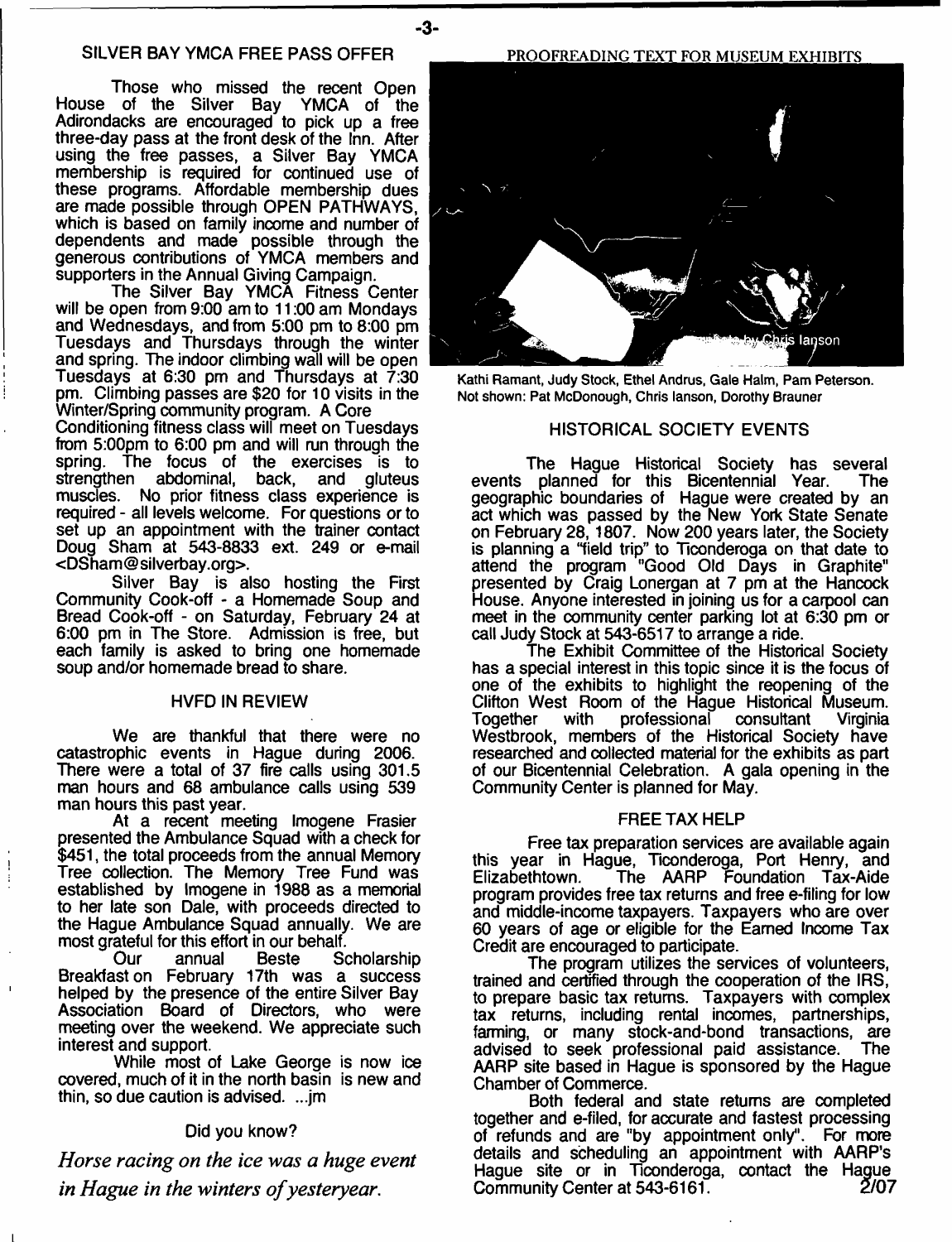### ZONING BOARD OF APPEALS - 1/25/07

Chairman Robert Goetsch, Lindsay Mydlarz, George lanson, Bill Pittman and Martin Fitzgerald, II were present. Glen McKee was absent and one seat is vacant.

### SHEEHAN (25.3-1-16) 9394 Graphite Mt Rd (OC)

The applicant requested a variance tor a six foot chain link fence with a 1 foot setback from the property line for protection from neighbor's dogs. The fence, currently in place, is an open chain link fence and blends in with the surroundings since it is colored green. The Planning Board recommended that the ZBA maintain the integrity of the four foot fence regulation as stipulated in the Code 160-52 A (1). Lindsay Mydlarz recused herself and after much discussion by the remaining members the variance was granted. Although the ZBA was not concerned directly with the current location of the fence, the approval was for a 1 foot setback so that any part of the fence encroaching on the neighbor's property should be moved.

#### KEARNS (25.4-1-4.21) 19 Jakes Road (OC)

Applicant would like approval of a half bathroom in the second story garage office which has already been constructed. The ZBA deemed the application incomplete since they need to apply for a use variance and a variance for associated plumbing under Code Section 160-10 Accessory Structure & Uses.

#### PLANNING BOARD - 2/1/07

Chairman David Swanson, John Brown, Tim Costello, Pam Peterson and Erwin Siwek were present. Peter Foster and Roily Allen were absent. Town Attorney Dominick Viscardi was also in attendance.

#### RYPKEMA (43.5-2-5) 9820 Graphite Mt Rd (Hamlet)

Applicant is applying for a change of use from a residential property to a commercial property, so they may open a retail store. Their intent is to sell furniture, home accessories, gifts, and wine. A site visit and public hearing were held. The application was approved.

#### WATERS (25.4-1-18.11) 239 Decker Hill Road

Applicant is requesting a four lot subdivision of a 16.1 acre parcel. It was deemed a Minor Subdivision and a public hearing will be held at the next meeting (March 1).

#### WHITE/BOSI (Lot # 93.12-1-4, 24, 35.1) Lakeshore Drive (TR-1)

The Board approved the application for a lot line change of three lakefront lots which will become two lake lots and their will be consolidation of adjoining properties west of Route 9N.

NIELSEN (76.12-1-151 20 Tower Point Road (HS-R) Applicant is requesting approval of an 845 sq. ft. deck addition with hot tub, 65 feet from the Lake. A site visit was scheduled.



- **4**-

**Kaley & Karney Manning enjoying a Snow Day.**

**photo by George Wilson**

#### SCHOUTEN & RAAB (42-1-13 & 42-1-14.3) Decker Hill Road (OCI/SCUZ)

Applicants are requesting a Lot Line Change. If approved, they will be exchanging property foot for foot. Lot #1 is .91 of an acre and Lot 2 is 3.08 acres. The owners received preliminary/conceptual approval from the Planning Board on September 2, 2004, but survey wasn't filed with the County in the prescribed time. The Board waived a public hearing and approved the application.

RYPKEMA/AUERBACH 93.12-1-9.1 & 93.12-1-8 Lakeshore Dr. (TR1) Applicants are requesting a Lot Line Change. If approved .008 of an acre will be transferred from a 1.26 acre lakefront parcel to an abutting .02 acre parcel. No lot will become more nonconforming. The Board waived a public hearing and approved the application.

STRYCKER (43.17-1-3) 35 Springdale Manor Drive (TR-1) Applicant would like to replace a legal nonconforming one story house with a two story house. The footprint of the structure would stay the same. The Zoning Board of Appeals approved a variance application for greater than 25% increase to a lawful nonconforming structure in October and the Planning Board approved the application.

# TOWN BOARD - SPECIAL MEETING 2/1/07

Supervisor Belden and Board Members Steitz, Frasier, Gladu were present and Tom LaPointe was absent.

The Board authorized Supervisor Belden to enter into an agreement with the Hague Chamber of Commerce. The Town shall pay the Chamber of Commerce a sum of five thousand dollars on the 15th day of February 2007 and the remaining sum of five thousand dollars on the 15th day of August 2007, totaling ten thousand dollars (\$10,000.00) for the contract year (1/1/2007 - 12/31/2007). A budget of sufficient detail shall be submitted to the Town of Hague in the prior year in the month of September for the ensuing year's budget.

The Board discussed a letter received from the Chamber of Commerce asking for Town Board permission to sell beer at the Town Park. The Board voted to send a letter to the Hague Chamber of Commerce explaining that due to the Town Park Ordinance and discussions held with the Town's Insurance Company no alcohol will be allowed at the Town Park during any event.

Con't on page 5 - Town Board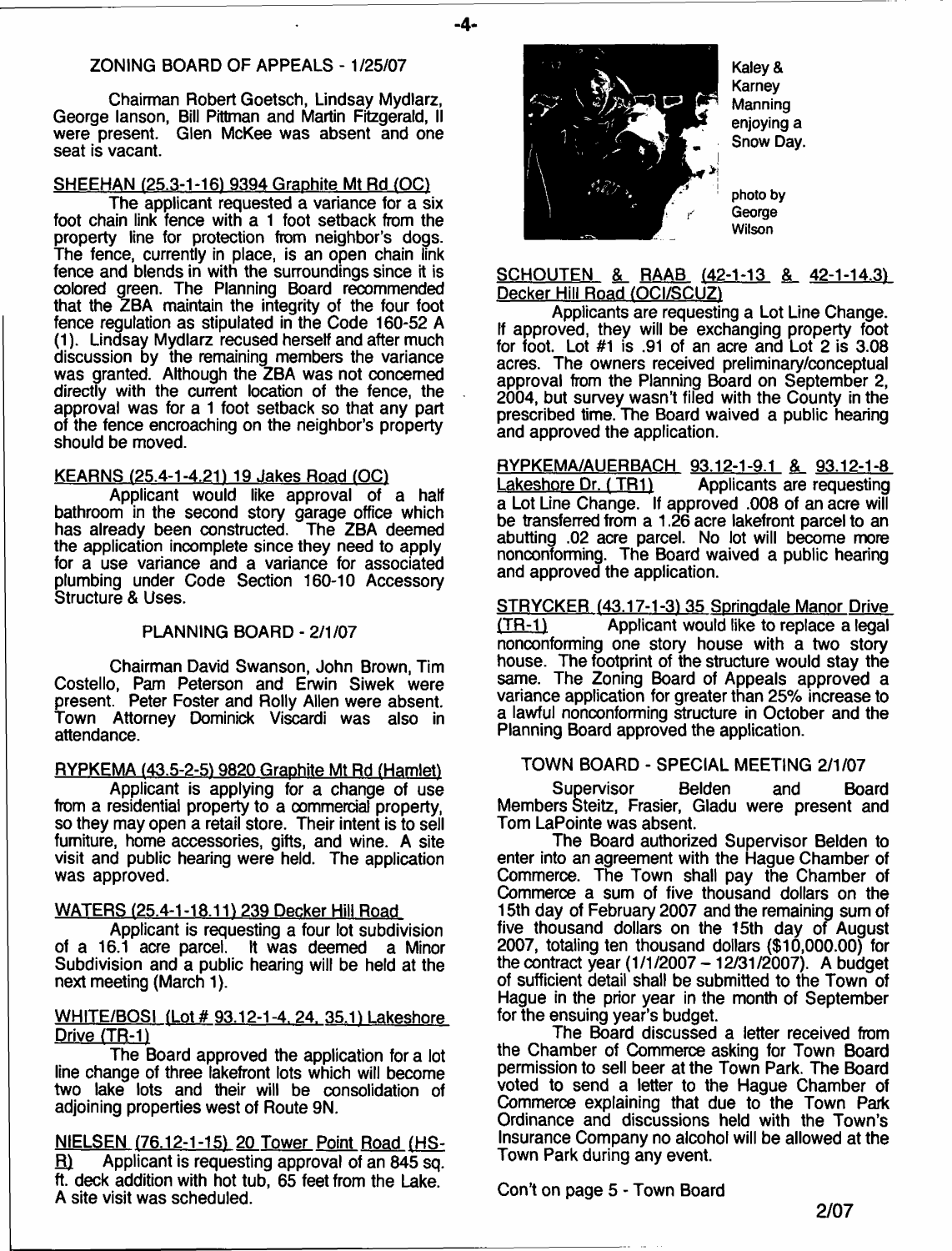Con't from page 4 - Town Board

Resolution #36 of 2007 was passed for the 100th<br>birthday of Katie Hunter on February 18, 2007. It read in part, "We the members of the Hague Town Board join all of the citizens of Haque to express our appreciation for your exemplary life and offer you our heartfelt congratulations on this remarkable milestone in your life."



Approval was given to William O'Leary to attend the Basic Operation for Wastewater Treatment Plants class offered at Adirondack Community College for the fee of \$400.

Permission was given to the Chamber of Commerce to use the Community Center for the Annual Arts & Crafts show August 4 - 5, 2007.

mentioned that \$80,000.00 has been funded from the Dept, of State for the establishment of the Brookwood (Veterans) Park. Notification has not been received on the Sewer grant for Dist. #2 or for the Salt Shed grant.

Supervisor Belden will appoint a committee to work on cell towers for this area.

#### TOWN BOARD MEETING - 2/13/07

Supervisor Dan Belden and Town Board members Art Steitz, Dick Gladu and Edna Frasier were present with Tom LaPointe absent.

A moment of silence was held for: Kenneth Hemleb (father of Joyce Bothe), Marguerite Geary, Jane Parmley and Carlie Patch.

Under public comments Joe McCranels presented an update on the Rogers Rock Cross Country ski trails. He noted that much has been done but there is a problem with all-wheel drive vehicles using it. There needs to be a good effort between the Town and DEC in Warrensburg to put up proper signage and road barriers. Supervisor Belden thanked Joe for his efforts.

Rudy Meola again pointed out that the general fund balances more than cover monthly expenses and that at least some of those monies could be invested at better rates of interest. It was suggested that a short term investment would not tie up funds. Council member Frasier will check on the current balances and possible investments.

#### Committee Reports:

Assessor/Justice - Councilman Gladu reported that there is a discussion going on with state leaders to understand the complex assessment process. the complex assessment process. There are more than 1000 assessing units in the state and less than 1/3 go through routine assessments. It is very difficult to get a consistent plan across the state to reduce the complexity. There are many proposals both by the legislature

On behalf of the Town of Haque. Bertha **Dunsmore** reads proclamation to Kate Hunter.



Kate *Hunter celebrated her 100th birthday on* February 18, 2007 at a party in Heritage *Commons with her family and many friends.* 

and governor. For more information on some of these issues see the website of the NYS Office of Real Property Services at <[www.orps.state.ny.us](http://www.orps.state.ny.us)>.

Buildings & Grounds/CC - Board members continued to discuss the type of flooring for the community center hallway. They will decide on the type of floor and then send out proposals for the labor which will involve a special meeting.

Finance & Insurance - The financial reports of the Town are being worked on and are due at the end of February. It is another year before the insurance is due.

Highway - Councilman Gladu thanked Dick Frasier for his help in putting together a comprehensive bid package for a new pickup truck.

Sewer District #1 & #2 - The engineer is still working with the APA to get them to sign off after wetlands at Friends Point were brought to their attention. A request from Dockside Marina to reduce the number of EDU's for their sewer rate was not approved. A new heated rooter machine has been purchased that will clean frozen lines.

Under new business the Board:

- Appointed Donna Charboneau to a full 7 year term on the Zoning Board of Appeals.
- Heard that the APA will be sponsoring a Local Government Day in Lake Placid & Ray Brook on March 22, 2007.

Supervisor Belden reported that Warren County needs a new social services building. They may have a private company build it and then lease from them in an attempt at cost savings. The state has put a cap on the county's portion of Medicare and Medicaid spending and will pick up the short fall which saves Warren County some money. 2/07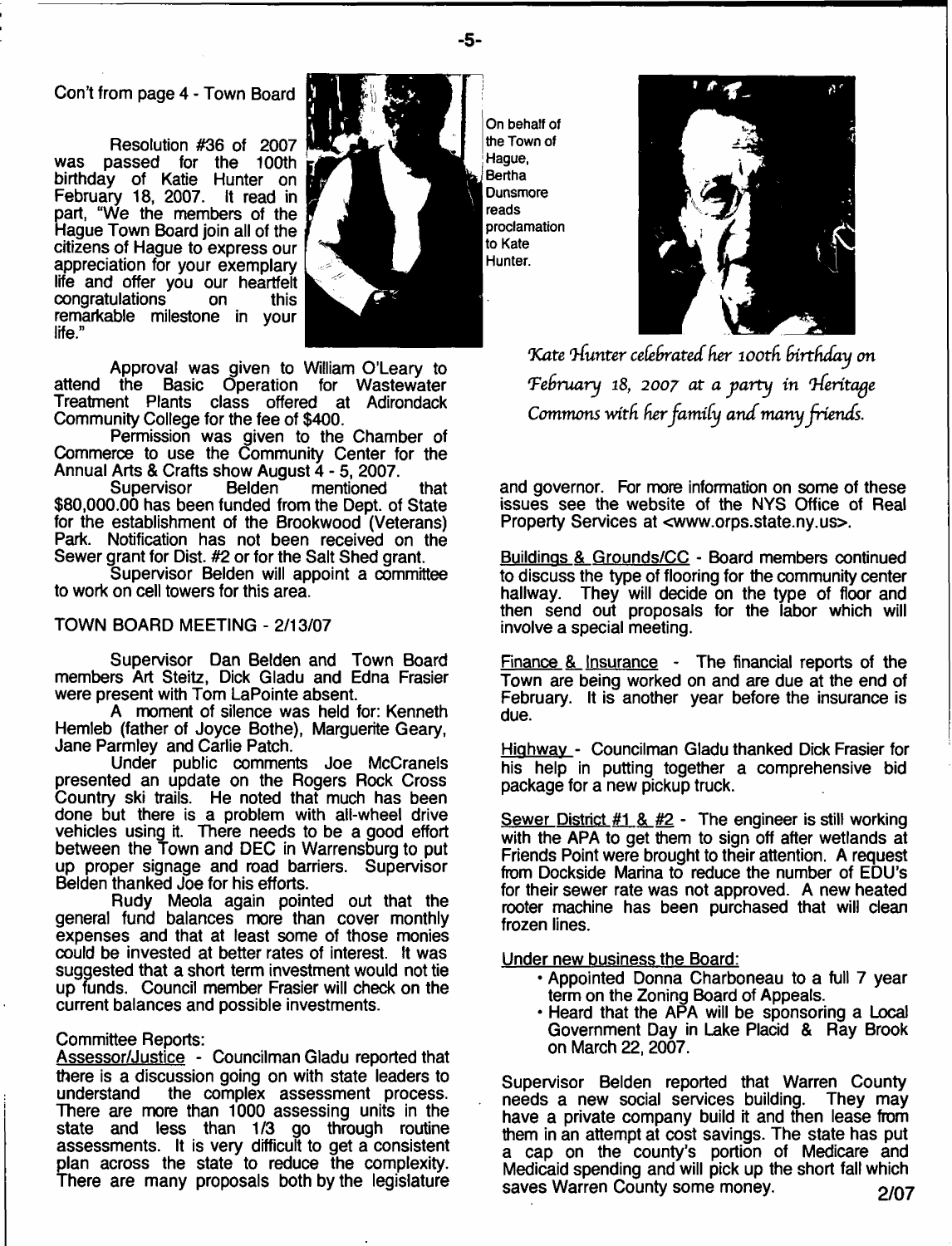#### William Beach Lambert from an interview with Judy Stock on June 15, 2006

Beach Lambert, who turned 96 on February 3, 2007, is a man with remarkable tenacity who has lived in Silver Bay most of his life. He first came to Silver Bay during the summer from Ticonderoga where he was born and graduated from high school. His grandfather, John Lambert, ran 3 paper mills in the village of Ticonderoga from 1870 until they were sold to International Paper around 1900. His father, (John) Harold Lambert married Alice Beach from New York City in 1908. She was the niece of the rector of the Church of the Cross, Samuel Van Loan. As a wedding present, his grandfather gave his parents the property on the Lake at Silver Bay (between the current Morgan Marine and Snug Harbor Marine) on which they built a summer cottage. The Town of Ticonderoga, Beach recalls, had "3 of everything" - 3 paper mills, 3 schools, 3 hardware stores, 3 clothing stores along with 5 grocery stores and 5 churches.

Beach remembers the swampy area that later became Morgan Marine as a place where he hunted wood cock, partridge and rabbit. When he was 10 there was a 10 cent bounty on red squirrels and he shot dozens of them with a 22 rifle. He also remembers when he was about 16 hunting with Bruce Carney, Albert Eichen and his father and getting his first deer with a 30 caliber carbine which he borrowed from the Carneys. Hunting was always a favorite sport for Beach and he later initiated the purchase of land on Bloomer Mountain and the formation of the Bloomer Valley Hunting Club.

The property on the south side of the Lamberts belonged to Eugene Wheeler who had a livery in Ticonderoga (at the site of the present Armory) where you could hire a horse and wagon. The trip from Ticonderoga to Sabbath Day Point was 16 miles and took about 4 hours. In the winter they would use the Lake. The marina to the north was owned by Walton Wallace who had a water taxi in the late 20's and hired Ed Rowe, a garage foreman from Albany, as his mechanic. Ed eventually bought the Wheeler property and ran Rowe's Marina for several years until he sold it to Werner Stahlman.

In the early 1900's, Lake George was the highway - using the Lake steamers Sagamore and Horicon to transport passengers and the Mohican for excursions and mail. By 1914, the Lambert family owned one of the first cars in Ticonderoga and made the trip to Silver Bay by car. The car made the 15 mile trip in 3/4 of an hour.

In 1918, during World War I, the Lambert family drove to Rehoboth on the Delaware shore. There were German submarines off the coast which torpedoed an oil tanker causing oil slicks on the beaches. The Lambert children swam in the ocean and got covered with oil. When they came home they were scrubbed with alcohol causing much physical discomfort and leading to the family lore that they were "wounded by enemy action."

In the summer of 1928 Beach worked on the road gang that built the state road. Macadam was put down over Tongue Mt. by hand with tar wagons and steam rollers. Later he worked for both the Town and County Highway Departments.

During the depression everyone was poor and he and his brother, John, did any work that they could to survive. They dug ditches, cut firewood, did outdoor manual labor, hunted and fished. During the winters from 1933 to 1940 they had an ice business. They cut a lot of ice at Sabbath Day Point, Silver Bay and Hague and even on Lake Champlain and North Pond. They then loaded it onto a truck which they sold for 2 cents a cake to the local hotels. They did most of the ice business in the area although there was also the Fitzgeralds in Hague who had the Push and Grunt Ice Co.

In 1932 Beach lived with relatives in Delaware and drove up to stay with a group of friends in the Silver Bay house. They used the fireplace to stay warm and kept a 10 gallon wooden keg of moonshine sitting on the hearth. They drove back and forth to Lake Placid for the Winter Olympics and saw many events including Sonja Henie winning her gold medal in figure skating. Beach remembers that before that event they flooded the rink to make it smooth. When Sonja came out to practice it was still wet and she fell and got her costume soaked. They<br>also saw the accident that sidelined seven members of the German bobsled team. Beach is one of those also saw the accident that sidelined seven members of the German bobsled team. fortunate enough to have attended both the 1932 and 1980 Lake Placid Winter Olympics.

On their way home on March 1, they drove back to Delaware with the rest of the moonshine in their car. They drove down Route 9 into New York City through the Holland Tunnel and stopped in Philadelphia for breakfast. Luckily they and their moonshine made it since they then heard on the radio that "no cars were allowed through the Holland Tunnel due to the kidnapping of the Lindbergh baby."

In the fall of 1942, Beach was hired by General Electric in Schenectady and moved his family to an apartment in Fonda where they lived near Frank Carney and his family. He worked a day job as a Class A engine lathe operator.

After the war, Beach came back to the Silver Bay property and single-handedly built his Watch Island Cabins from wood he cut on his own and Carney's wood lots. He built the first three cabins and the office for the Mobil Oil Gas station, opening in the spring of 1946. He later built an additional 3 cabins. The original property was one and a half acres but in the early 1960's, Beach bought Uncas Mountain above his cabins from Bruce Carney.

In addition to operating his tourist accommodations for several years, Beach worked at International Paper as a supervsor of the AB Dick laboratory until his retirement. He was elected as an assessor for the Town of Hague in 1956 and served one term on the Hague School Board. He is the father of Hague Postmaster Jackie Fort, Jill Stull and the late Jody Lambert Braisted.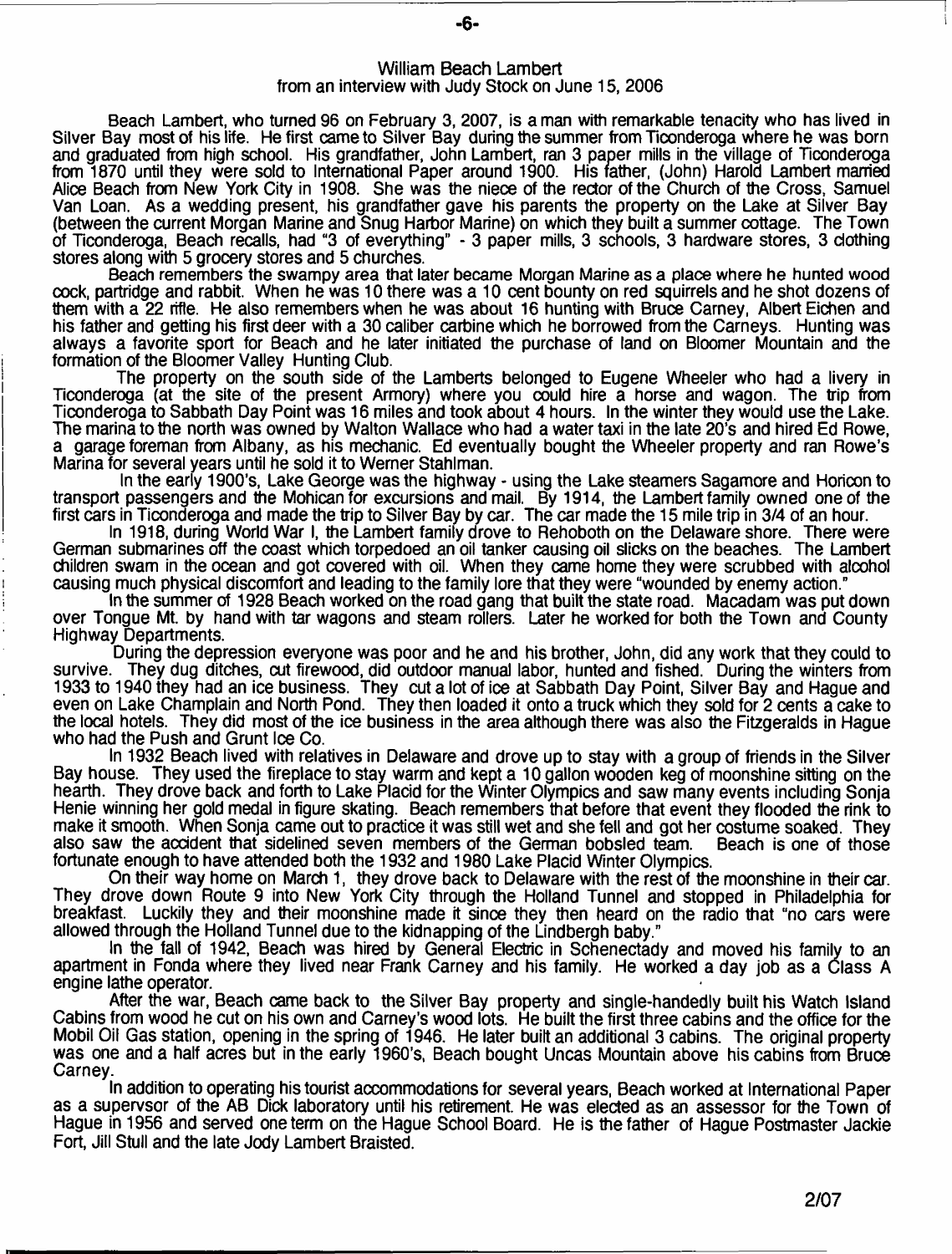# *~SGUh]VIhJGS~*

 $-7-$ 

BORN: A daughter, Emma Lee Geils, on October 20, 2006 in Winter Haven, FL to Donna and Paul Geils. Grandparents are longtime Silver Bay summer residents, Ann and Henry Geils.

BORN: A daughter, Lauren Anne O'Toole on January 18, 2007 to Peter and Brenda O'Toole of Ballston Spa, NY. Grandparents are Jim and Madeline O'Toole of Hague.

MARRIED: Tammie Marie Lehn and Ryan Joseph Davis on October 7, 2006 at Grace Memorial Chapel by Deacon Elliott Shaw, the groom's grandfather. The bride is the daughter of Kim & The bride is the daughter of Kim  $\&$ Donna Lehn of Plantation, FL and granddaughter of Donald & Audrey Lehn of Silver Bay and Plantation, FL and Beverly Huskey of Plantation. Parents of the groom are Gary and Wendy Davis of Ticonderoga, NY and grandparents are Elliott & Peg Shaw and Geraldine Davis of Ticonderoga.

MARRIED: Vicki Quesnel and James Belden, son of Art Belden, Hague, on October 21 at their home in Graphite. Reception was held at the Hague Fish and Game Club followiing the wedding ceremony.

DIED: James L. Girard, 25, Queensbury, formerly of Hague, on November 10, 2006 as the result of a motorcycle accident. He is survived by his fiance, Adriane Borho, son Austin, mother Debra King, father Perry Girard, Sr., and his wife Kathy, brothers Perry Girard Jr., Hague and Henry Girard, Queensbury.

DIED: Peter Mars, 67, Ticonderoga, on November 10, 2006 in Ticonderoga. He is survived by his wife, Dawn and ten children, including Erica (Mars) Braisted, Silver Bay, 26 grandchildren and one great-granddaughter.

DIED: Jane Vietor Parmley, on January 21, 2007 in Jane was a longtime resident of Hague on Holman Hill. She is survived by three stepsons.

DIED: Gary David Peiffer, of HoHoKus, NY and Sabbath Day Point, on February 14, 2007. He is survived by his wife Suzanne Carney Peiffer and children Lauren and David.

CONGRATULATIONS: To Maria Fuller, of Hague, a Heritage Commons Nursing Home employee, who was cited by the ILH Public Relations Committee as the person who most "Makes a Difference". Maria stands out as someone who is caring, unselfish, assuring to her patients and gives them hope. She always remains pleasant while going above and beyond at work as well as, according to Inza Jordan, in her Battle Hill neighborhood where she cares for many family members.

Ţ

Bob and Lee Woodruff will spend the month of March traveling to major cities and giving talks and book signings to raise awareness and resources for Traumatic Brain Injury. According to an email forwarded to us, there will be many different venues where they publicly tell their story of marriage, family and the events surrounding his ascension to the ABC anchor chair after Peter Jennings death........ and his IED blast injury a few weeks later, on January 30, 2006. There will be some detail of the painstaking recovery over the past year and private video including the family<br>and how everyone worked together. In an and how everyone worked together. *Instant: A Family's Journey of Love and Healing* is their new book (co-written in alternating chapters) chronicling the events.

Proceeds from the book are being donated to a foundation that will help injured soldiers receive money for much needed rehab care beyond what the VA hospitals are providing. As a private citizen with ABC's resources, Bob clearly had an advantage and the book and speech will highlight some of this.

February 27th is the big media launch for<br>Lee and Bob. Bob will be on Good Moming Bob will be on Good Morning America, Lee and Bob will both be on Oprah, the first segment of several ABC news specials will air that night and Diane Sawyer will conduct an interview with them on the nightly news. They will continue various appearances on Letterman, Larry King, etc.

# TICONDEROGA HS HONOR ROLL

For the 1st Marking Period:<br>Grade 12 First Honors First Honors **Janine Best John Breitenbach Christophr McTyier Jason Siwek Kacheena Trudeau** Second Honors **Kelly McCoy Akashia Swinton**<br>Grade 11 Second Hor Second Honors **Daniel Steitz**<br>Grade 10 First H **First Honors Jared Best Brendan Carberry Molly Ginn** Second Honors **Amanda McCoy**<br>First Hone First Honors **Kaley Manning** Second Honors **Qirsten Ross**

# Tl MIDDLE SCHOOL MENTORING

The Ticonderoga Middle School thanks all the mentors who are making a difference in the "Sentinels for Success" Mentoring Program. If you are interested in mentoring a young person, please contact the Middle School at  $\overline{585}$ -7442 ext. 215.  $\overline{2/07}$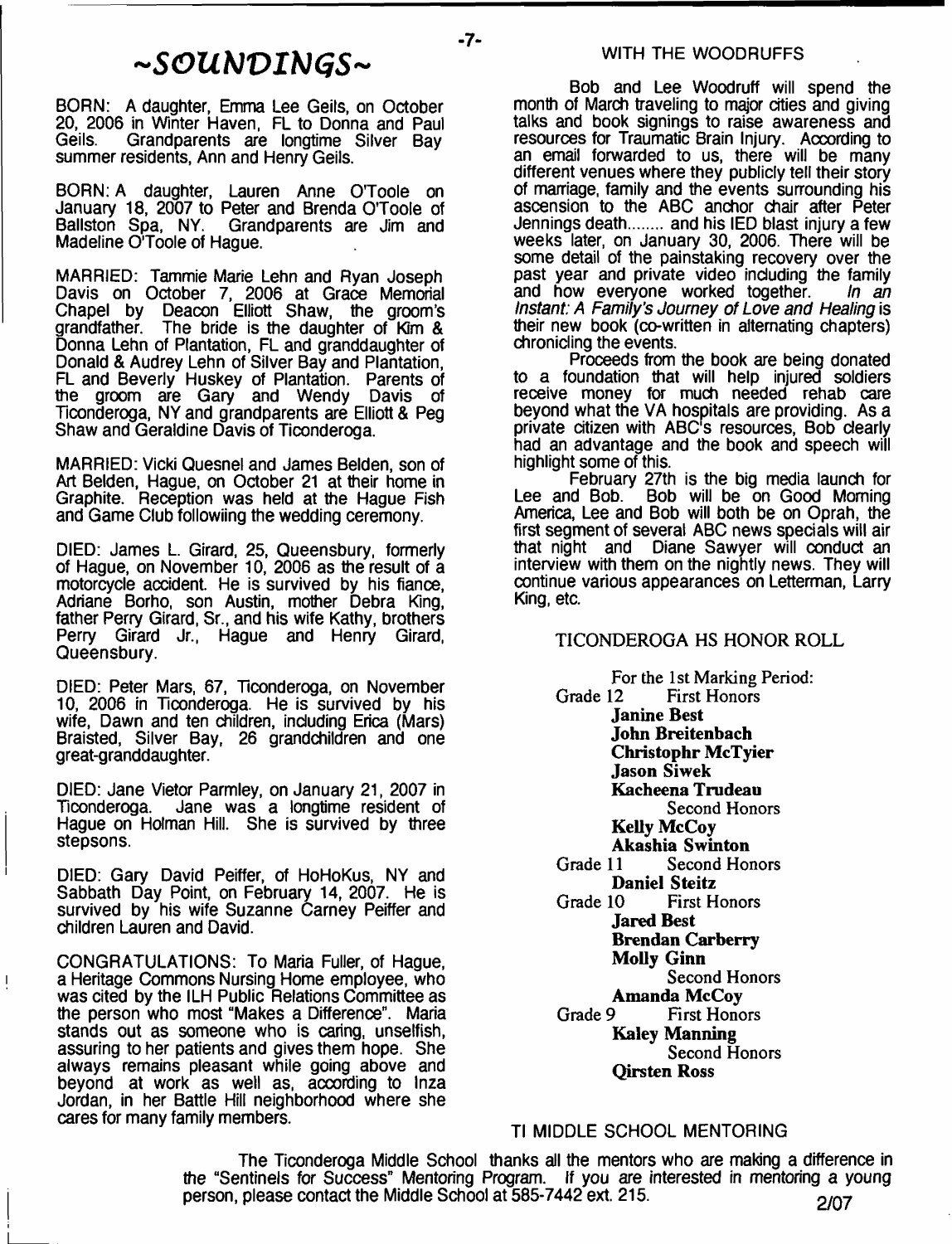#### WINTER WEEKEND

With lots of hot chocolate and food of all kinds, those who attended the Winter Weekend activities on February 18th kept warm despite the chilling cold and wind. And thanks to the storm on the previous Wednesday, there was lots of snow to play in. A highlight at the Town Park were the snowmobile rides given by members of the Hague Sno-Goers.

The traditional Fred LaPann Memorial Road Race was held on a course from the Town Park along 9N and return to the Park. In the Co-Ed open event (ages 20-35), Tavish Costello was 1st and Julie Cunningham was 2nd. In the Masters division (ages 36-50), Dave Burrows was first with the best time of the day, Rich Pannell was 2nd and Ken Parlin and Kristen Balouch tied for 3rd. In the over 50 Senior Division, Jim Cunningham was first followed by Karen Costello 2nd and Dave Rutkowski 3rd.

The food was especially good this year. From the excellent Fire Department breakfasts to the food served in the tents to the delicious Beste Scholarship Dinner at Silver Bay.

On Sunday, the Costello Family hosted more than 30 cross country skiers at the Rogers<br>Rock Park. The trails were groomed by Tom The trails were groomed by Tom Haskell and David Snow and the Costellos ensured that the plowing was done, gave lessons to beginners and served refreshments to benefit the Beste Scholarship Fund. They will donate a matching amount to the John Costello Fund at Silver Bay.

The Cross Country trails will continue to be open daily and the trails will be lighted until 10 pm.

#### ENERGY EFFICIENCY

Looking for ways to reduce your energy use? Attend a workshop "Simple Steps to a Healthier, More Energy Efficient Home" sponsored by the Cornell Cooperative Extension of Warren County. It will be held on Tuesday, March 13, from 6:30-8:30 pm at Dearlove Hall, Adirondack Community College, Bay Road, Queensbury.

Incorrectly tightening a home to save energy can lead to poor indoor air quality and health problems. In this session, participants will learn simple ways to prevent indoor air pollution while reducing energy costs by up to 40 percent. Financial incentives for residential energy efficiency that are available through the Energy Smart Communities program of the New York State Energy Research and Development Authority will also be discussed. Program information will be available for several key programs for 1 to 4 family homes.

For other workshops see <[http://counties.cce.cornell.edu/warren/calendar.ht](http://counties.cce.cornell.edu/warren/calendar.ht%e2%80%a8mt) mb. For further information contact Amy Sabattis at 623-3291.

## LGA URGES CAUTION ON ICE

The Lake George Association (LGA) has compiled and issued an excellent list of safety tips for people who plan to venture out onto the Lake. <[http://www.lakegeorgeassociation.org/html/ice\\_safety\\_tips.htm](http://www.lakegeorgeassociation.org/html/ice_safety_tips.htm)>.. 2/07

*Roof Collapse at Morgan Marine during February 14, 2007 storm***.**

- **8**-

photo by George Wilson



#### TICONDEROGA MAIN STREET EFFORT

The Ticonderoga Main Street Partnership's regular monthly meeting on Jan. 16 served as a wrapup general session after two days of intensive board and committee meetings with Teresa Lynch, Senior Program Director of the National Trust for Historic Preservation.

Lynch provided specific suggestions and recommendations based on the proven Main Street Center process, and emphasized the importance of rapidly securing an executive director for the TMSP. The position will soon be posted in print and on [www.ticonderogamainstreet.com](http://www.ticonderogamainstreet.com), among other places.

To accommodate school vacation and swelling attendance, the next TMSP meeting will be held at LaChute Hall in the Community Building on Feb. 27, at the usual time of 4:30-6:00 pm but on the fourth Tuesday of the month rather than the third. All interested parties are invited to attend and contribute. Further information about the Ticonderoga Main Street Partnership may be obtained from its<br>website (in process of construction) at (in process of construction) at [www.ticonderogamainstreet.com,](http://www.ticonderogamainstreet.com) or from Brick Howe at 518-585-2746/7762 or eahowe® rosevilleco.com.

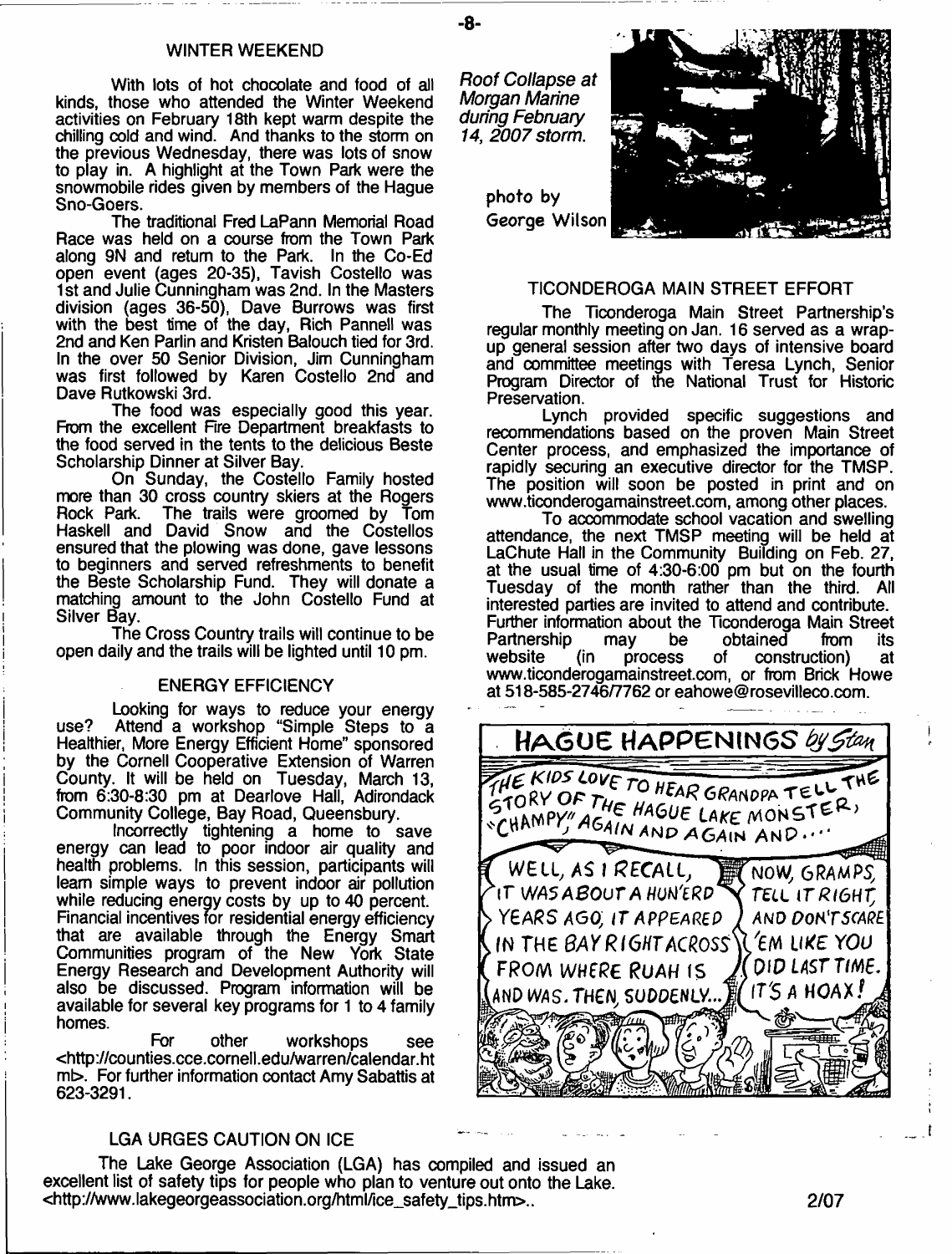# *NATURE NEWS*

 $-Q$ -

# *fry In fa n c y 'W o tta n S carzeffo*

# Coyotes of the Adirondacks

For the past week, I have been playing a game with a coyote. I follow an old logging trail on my snowshoes, packing a trail for me to use. The following day, after a dusting of new snow covers my tracks from the day before, I see that a coyote walked on my trail sometime in the night. Now I follow his tracks, covering them with my own and for the next several days this scenario is repeated  $\sim$  his tracks cover mine, my tracks cover his. Who is tracking whom I do not know for sure, but with what I know about coyote, my guess is that I am the only one playing this game. The clever and opportunistic coyote is most likely using the trail most easily traveled in the deep snow, and thanks to my game on snowshoes I have provided him with a good one.

The coyote (Canis latrans) is a relative newcomer to the Adirondacks. First appearing here sometime in the 1920's, the coyote gradually extended its range eastward after wolves became extinct in the eastern U.S. and southern portions of Canada. By 1950 they occurred throughout the Park and are now a oommon resident, filling the void left by the extirpated gray wolves as the dominant carnivore. Estimates are that there are between 20,000 and 30,000 coyotes in NY, established in all counties in the state except Long Island and New York City. Studies by the SUNY-ESF Adirondack Wildlife Program to determine the genetic origins of this eastern species are being conducted to determine if these coyotes are directly related to their southwestern cousins or whether they are the result of suspected inbreeding with the gray wolf that they replaced and domestic dogs. Scientists have shown that although some inbreeding may have occurred during early stages of range expansion into New York, today, coyotes breed true, i.e., matings produce coyotes, not hybrids, so some scientists have specified this animal the "eastern coyote".

The eastern coyote is considerably larger than its southwestern cousin. The average adult weighs about 35-45 pounds but some larger males may reach 50-60 pounds, a weight closer to that of the timber wolf, hence the speculation about inbreeding. The overall length is about four feet, including the 12-15" tail that is held horizontally a slightly drooping when traveling (a trait that helps to distinguish it from a dog). The coyote is beautifully colored with a grayish, reddish, or yellowish brown undercoat grizzled with dark gray or black on the back, upper sides and neck. A black patch appears at the base and the tip of the tail as well as the front

surfaces of the ankles.<br>The opportui opportunistic coyote eats almost anything, with the white-tailed deer making up the bulk of its diet. Some people are convinced that the coyote is a detriment to the deer population in the state, but the data shows that white-tailed deer numbers have progressively increased from the 1970's to peak populations in the 1990's. The deer population has increased right alongside that of the coyote population, indicating to others that this more likely creates a healthy balance in the ecosystem.

Although deer make up the bulk of the coyote's diet, it will target unhealthy, small, injured or dead deer seeking the easiest meal to obtain, and will not shy away from carrion to sustain its appetite, the carcasses of winter-killed deer a mainstay in the colder months. The coyote will also eat snowshoe hares and a variety of other small mammals, and summer brings the many insects and berries that they enjoy as well. The one I have been tracking even made a visit to our bird feeder to snack on the fallen sunflower seeds below it.

February is peak breeding season for coyotes, the females bearing one litter of 5 to 9 pups in mid-April or May. The den is usually an underground renovation of a woodchuck *or* fox den a sometimes a hollow log *or* rock cave. Though weighing only 8-9 ounces at birth, they'll attain adult weight by the age of nine months. Some of the young ones will disperse at this time while others will stay with or near the parents for another year.

The call of the coyote is its trademark communication, with group howls and yip-howls advertising territories and reuniting pairs and family groups. Listen for their song these February nights  $\sim$  a soulful voice of the wilderness to remind us of the wildness within and around us all.

# *WZ'A'rtfE'R* **'j/OT'ES**

# *fry Jo'Anne 'DeTranco*

Temperatures for the past month have been frigid with many nights well below zero. Highs for daytime hours hover in the single digits. On January 25 and 26 wind chill advisories were issued. The ice storm on January 15 hit Glens Falls and Saratoga areas much harder than here in Hague. We saw areas much harder than here in Hague. snow, sleet and freezing rain all day but had no power outages or trees and limbs down. While most of the Lake has frozen except Hague Bay, there were reports in the paper on February 10 of several snowmobiles going thru thin ice at Assembly Point. There were light snow flurries on several days but no significant snow fell until February 14.

After the Valentine's Day storm, we all have no doubt that winter did indeed, arrive. Since an ''official" blizzard needs to have winds of 35 mph or more for more than 3 hours we can't categorize the storm as a blizzard. However, we will not soon forget the white-However, we will not soon forget the whiteout conditions and slippery, clogged roads as the storm dumped 3 - 36 inches of snow in the Hague area. Schools were closed for two days and most of us were wondering where to pile all that white stuff as we dug out. The storm came just in time for Hague's Winter Weekend.

The record high for February was 61° on 2/26/57. The record low for February was -38° on 2/18/79.

# BALD EAGLE SIGHTINGS

On February 18, Pete Foster observed 5 bald eagles with a fish on one spot in Hague Bay between 7:30 and 11 am. He said when they dispersed they flew in all different directions. He spotted another later that day and on February 19, the day the Lake froze in Hague Bay, he saw 2 fly over the area.  $2/07$